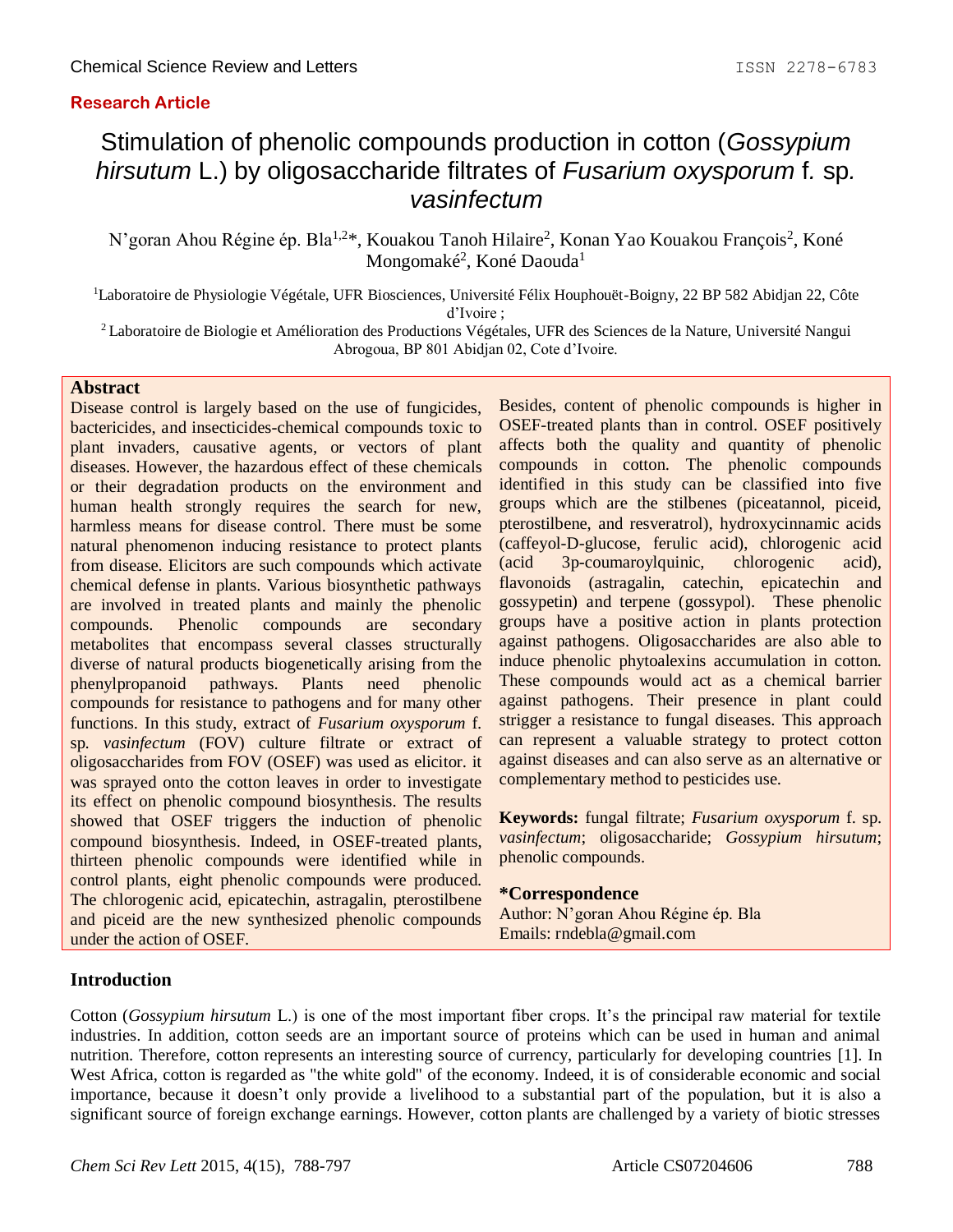like fungal, bacterial, or viral infections. This lead to a great loss to cotton yield. In West Africa, particularly in Côte d'Ivoire, cotton diseases are usually the main cause of production losses estimated between 15 and 25%. *Fusarium oxysporum* f. sp. *vasinfectum* (FOV), the causal agent of *Fusarium* wilt causes most damages. During unfavorable years, a non-riding or mishandled parasitism can cause production losses greater than 50% and sometimes up to almost total destruction of potential production [2]. Thus, to protect plants against diseases and get a good crop, various options are available. Some options include development of resistant cultivars, biological control, crop rotation, tillage, and chemical pesticides. Nearly all chemical pesticides or fungicides have a direct antibiotic principle. But their use at commercial level is uneconomical, application is cumbersome, and some are proved to be carcinogenic [3]. Therefore, considerable efforts have been accomplished to devise environmental-friendly strategies for the check of plant diseases and thus to save mankind from health hazard [4].

Plants can activate separate defense pathways depending on the type of pathogen encountered [5]. Jasmonic acid (JA) and ethylene dependent responses seem to be initiated by necrotrophs, whereas salicylic acid (SA) dependent response is activated by biotrophic pathogens. The mechanisms responsible for this differential recognition and response may involve crosstalk among these three different signal transduction pathways: JA, ethylene, and SA. The better understanding of plant signaling pathways has led to the discovery of natural and synthetic compounds called elicitors that induce similar defense responses in plants as induced by the pathogen infection [6–7]. Different types of elicitors have been characterized, including lipids, glycopeptides, glycoproteins and particularly carbohydrate polymers. Among the last compounds, the oligosaccharides derived from fungal and plant cell wall polysaccharides are well-defined elicitors that, in some cases, can induce defense responses at a very low concentration [8, 9–10]. Moreover, Fanizza *et al.* [11] showed that the elicitor activity may be due to the presence in the culture filtrate of extracellular polysaccharides. Polysaccharides or oligosaccharides are the most studied signal molecules in elicitation pathways and these compounds can substitute for fungal elicitors during a pathogen attack [12–14]. The elicitor's application has caused defensive reactions and increased resistance of many plants to pathogens [15]. Furthermore, several studies have already reported the effectiveness of elicitors in plant resistance to pathogens by stimulating the antifungal compounds synthesis like polyphenols [3, 16]. Moreover, polyphenols accumulate in adjacent tissues at the necrotic areas, suggesting that these compounds may be defensive [17]. Their role in plant resistance to fungi was reported by recent studies [18–19]. In plants, a complex array of defense response is induced after detection of microorganism via recognition of elicitor molecules released during plant-pathogen interaction. Following elicitor perception, the activation of signal transduction pathways generally lead to the production of phytoalexins biosynthesis, reinforcement of plant cell wall associated with phenylpropanoid compounds, active oxygen species, deposition of callose, synthesis of defense enzymes, and the accumulation of pathogenesis-related (PR) proteins. Some of these compounds, especially the phenolic phytoalexins (polyphenols) are effective against diverse pathogens, including fungi [19–22]. Oligosaccharides are the most studied signal molecules in elicitation pathways and these compounds can substitute for fungal elicitors during a pathogen attack [13].

The aim of the present study is the development of an alternative treatment of cotton to chemical fight through research for elicitors of natural origin able to induce defense responses that can protect it against FOV. The stimulating effects of fungal filtrate or oligosaccharide extract of FOV (OSEF) on the production of phenolic compounds of cotton was investigated.

## **Experimental** *Plant Material*

Seeds of cotton (*Gossypium hirsutum* L. cv. Y764AG3) were obtained from CNRA (Centre National de Recherche Agronomique, Côte d'Ivoire). This cotton cultivar is known to be susceptible to Fusarium wilt.

#### *Seed germination*

Seeds of cotton were delinted with sulphuric acid. Plump and mature seeds were chosen and surface sterilized by dipping in 70% (v/v) ethanol (1 min) prior to a 20 min exposure to 2.5 % sodium hypochlorite (v/v). Seeds were rinsed 3 times with sterile distilled water for 5 min and germination was initiated in the dark during 48 h. Seedlings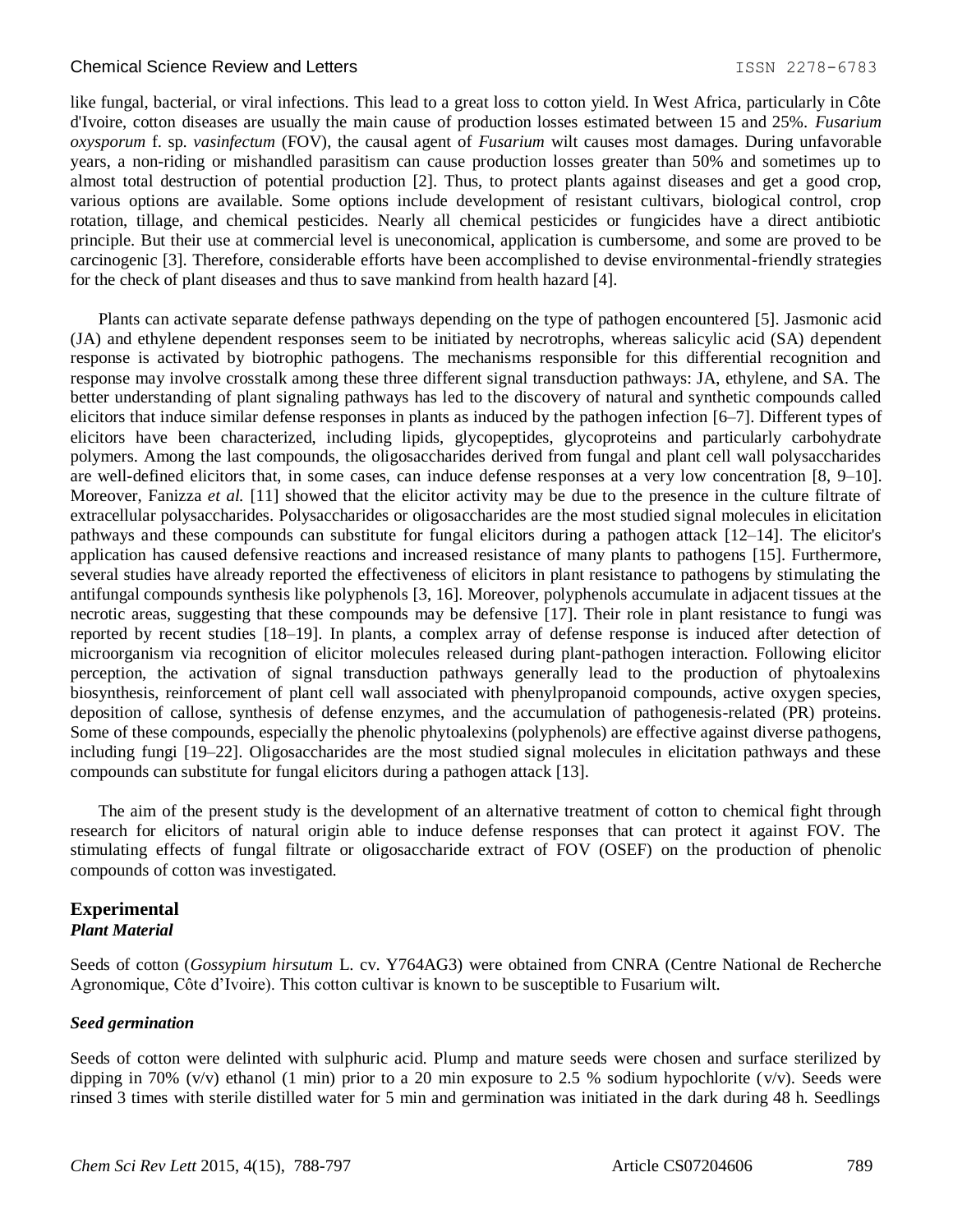were cultivated in 500 mL pots containing substrate (soil) previously sterilized and incubated in a greenhouse during two months.

## *Fungal material*

The virulent strain of fungi *Fusarium oxysporum* f. sp. *vasinfectum* (strain CBS-116626; Centraalbureau voor Schimmelcultures, Baarn, The Netherlands) was provided by the Phytopathology Laboratory of the Superior School of Agronomy of Félix Houphouët-Boigny National Polytechnic Institute, Yamoussoukro-Côte d'Ivoire.

## *Preparation of fungal extracts for inoculation.*

The extraction of oligosaccharide from *Fusarium oxysporum* f. sp. *vasinfectum* (FOV) filtrate used in this study was similar to that described previously by Ngoran *et al.* [23]. Briefly, the FOV spores suspensions were placed on an orbital shaker at 80 rpm during 10 days in darkness under a 12h photoperiod at  $28 \pm 2$  °C. Then, cultures were maintained in darkness without any agitation for 4 weeks [11]. FOV filtrate was collected after mycelium removal by filtration on partial vacuum through a 30 μm nylon mesh and autoclaved 20 min at 121 °C. This filtrate was considered as crude fungal extract or crude oligosaccharide extract of FOV.

#### *Elicitation of cotton by oligosaccharide extract of FOV*

The crude oligosaccharide extract of FOV is dissolved in sterile distilled to obtain 10% of concentration. In fact, Ngoran *et al.* [23] reported that this elicitor concentration is appropriated to stimulate the production of phenolic compounds in cotton plants. At the diluted oligosaccharide extract of FOV (OSEF), 0.1% triton X-100 was added as a surfactant. OSEF solutions (10 mL) were applied on two month old cotton plants as a foliar spray. Inoculated plants were maintained in the greenhouse. Humidity was maintained at 90% through regular water spraying system in the enclosure. Water-treated leaves were used as controls. Watering of the seedlings was ensured according to the moisture of the substrate. Thereafter, ten plants were incubated during 72 h and experiment was triplicate.

## **Chemicals**

All solvents and chemicals for the HPLC analysis such as acetonitrile (Sigma-Aldrich), methanol (Sigma-Aldrich) and standard phenolic compounds (Sigma-Aldrich) were of HPLC grade. Ultrapure water was used to prepare some solutions for the HPLC method.

#### *Phenol extraction*

Phenol extraction was performed using the method of [24–25]. Approximately, 50 mg of freeze-dried leaf were dissolved overnight with 10 mL of methanol at 4 °C in a blender. Sample was centrifuged at 2000 g for 10 min. Supernatant was collected and represents the extract of phenol compounds. Approximately 1 mL aliquot was filtered through Millipore with 0.45 μm porosity using syringe into HPLC sample vials before injection into the HPLC system.

#### *HPLC analysis*

Analyses were performed on an Agilent HPLC unit (model-LC 1100 series). The samples were evaporated with speed vac and the dried extracts were dissolved in 1 mL of  $H_2O/MeOH$  (50/50, v/v). HPLC analysis was conducted using the method described by Belhadj [17]. A C18 reverse phase column (Prontosil, 250 x 4.0 mm, 5 μm, Bischoff) was used. The flow of the mobile phase was 0.8 mL/min with a binary gradient eluent composed of (A)  $H_2O/TFA$  1%  $(97.5/2.5, v/v)$  and (B) acetonitrile/solvent A  $(80/20, v/v)$ . The elution program was 10% B  $(0-40min)$ , 10-50% B  $(40-$ 41min), 50-100% B (41-50 min), 100-10% B (50-51min), and 10% B (51-70min). The chromatogram was monitored at 284 nm wavelength using a UV detector (Kontron 430, Germany). NMR spectra were recorded on LC-NMR (Agilent 1200 series PLC/Bruker Avance III spectrometer operating at 600 MHz for proton). A reference library of compounds was performed previously with purified compounds and identified by NMR in laboratory and also with commercially available compounds such as caffeic acid, catechin, chlorogenic acid, cinnamic acid, epicatechin,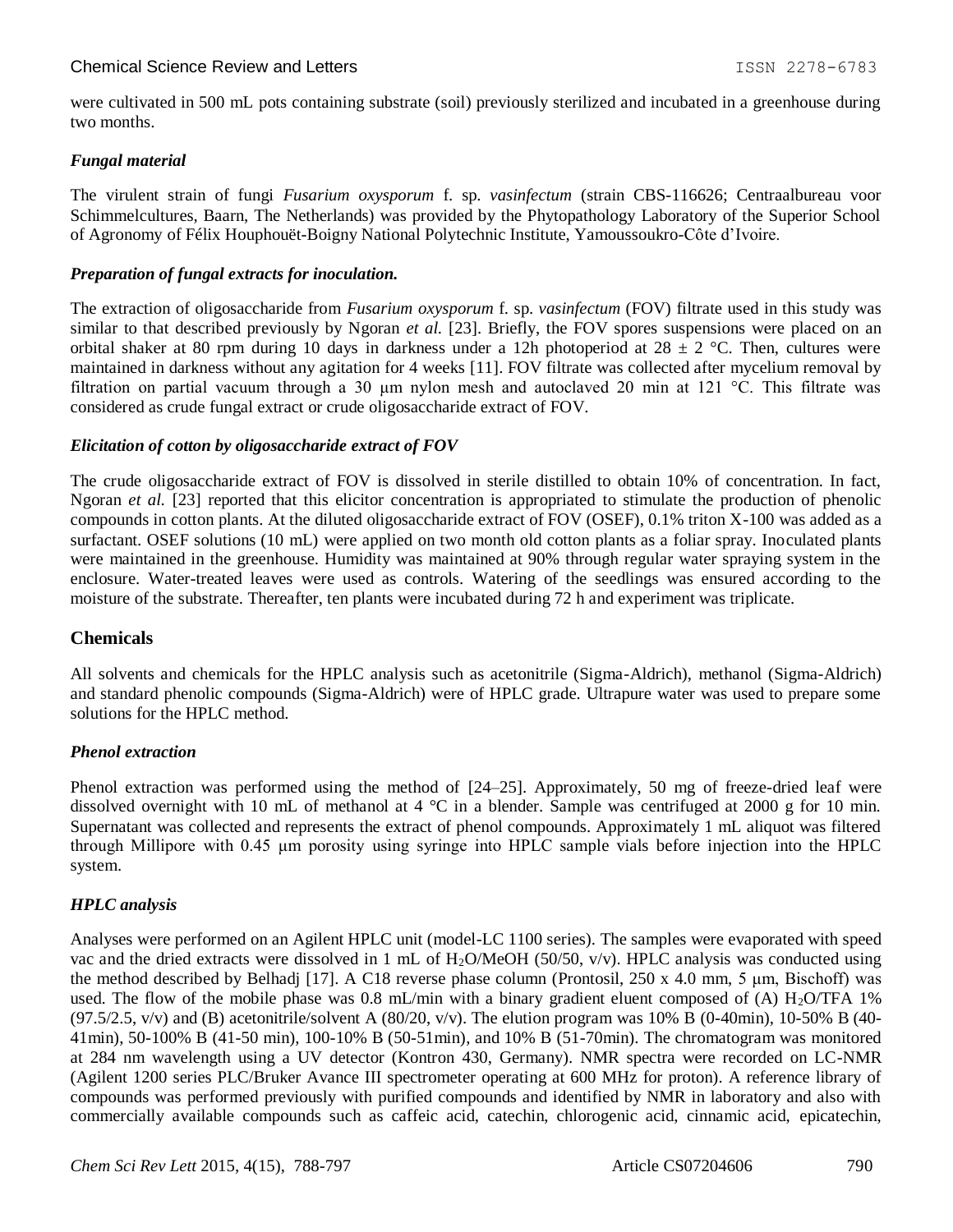ferulic acid, gallic acid, genistein, gossypin, naringenin, *p*-coumaric acid, piceatannol, pterostilbene, quercetin, quercitrin, resveratrol, rutin and salicylic acid. This database contains the retention time of these compounds and can be compared with those obtained from unknown samples and thus proceeds to their identification. NMR spectra were recorded on LC-NMR (Agilent 1200 series PLC/Bruker Avance III spectrometer operating at 600 MHz for proton). A reference library of compounds was performed previously with purified compounds and identified by NMR in laboratory and also with commercially available compounds or standard phenolic compounds such as caffeic acid, catechin, chlorogenic acid, cinnamic acid, epicatechin, ferulic acid, gallic acid, genistein, gossypin, naringenin, *p*coumaric acid, piceatannol, pterostilbene, quercetin, quercitrin, resveratrol, rutin and salicylic acid. This database contains the retention time of these compounds and can be compared with those obtained from unknown samples and thus proceeds to their identification. Standard curves were obtained by plotting the peak areas of standard concentrations of phenolic compounds (0-25 μg/mL). The linear regression equation ( $R^2 > 0.98$ ) was obtained. Quantification of phenolic compounds was based on peak area in comparison with the standard curves.

## **Statistical Analysis**

All experiments were of complete randomized design and treatments consisted of five replications. Experiments were performed 3 times. Treatments were compared to controls by one-way ANOVA using the Duncan test (P < 0.05). The statistical analyses were performed with SAS (version 6.0).

## **Results and Discussion**





To investigate the effect oligosaccharide extract of FOV (OSEF) on phenolic compound production in the cotton, the methanolic extract of leaves was analyzed by using reversed-phase HPLC (**Figure 1**).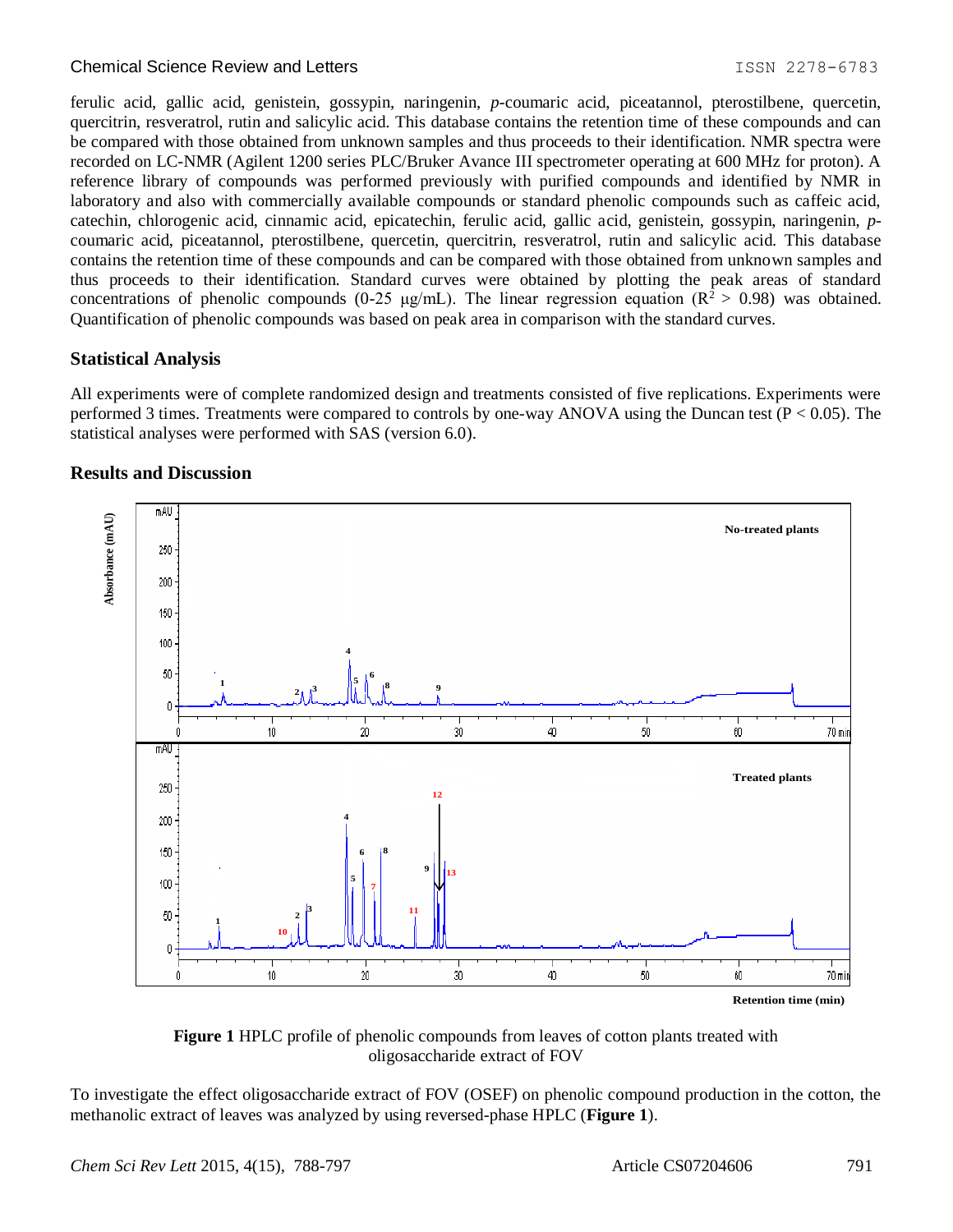Detection is shown at 284 nm. Peaks were identified by comparison with reference standards when available or by NMR data (retention time). (1) Gossypol(4.301 min); (2) caffeoyl-D-glucose (12.810 min); (3) catechin (13.720 min); (4) 3-*p*-Coumaroylquinic acid (18.015 min); (5) ferulic acid(25.603 min); (6) gossypetin (19.910 min); (7) chlorogenic acid (21.170 min); (8) piceatannol (21.725 min); (9) resveratrol (27.201 min); (10) Epicatechin (12.010 min); (11) Astragalin (25.603 min); (12) piceid (27.992 min); (13) Pterostilbene (28.215 min); HPLC: high performance liquid chromatography; FOV: *Fusarium oxysporum* f. sp. *vasinfectum.*

The difference in phenolic profile was observed between OSEF-treated plants and control. Thirteen phenolic compounds were detected in OSEF-treated plants leaves while only eight were identified in control. Moreover, amplitudes of the peaks are definitely more significant in OSEF-treated plants than in control. Identification and peak assignment of phenolic compounds were based on comparison of their retention time with that of standard phenolic compounds such as caffeic acid, catechin, chlorogenic acid, cinnamic acid, epicatechin, ferulic acid, gallic acid, genistein, gossypin, naringenin, *p*-coumaric acid, piceatannol, pterostilbene, quercetin, quercitrin, resveratrol, rutin, salicylic acid (**Table 1**), and polyphenols previously purified and identified by NMR. The retention time of these compounds was stored in a reference library of our database. Comparing their retention times with standards, peaks 1 to 6, 8 and 9 were synthesized by OSEF-treated plant and untreated plant i.e. control. These compounds were identified as (1) gossypol (4.301 min), (2) caffeoyl-D-glucose (12.810 min), (3) catechin (13.720 min), (4) 3-*p*coumaroylquinic acid (18.015 min), (5) ferulic acid (25.603 min); (6) gossypetin (19.910 min), (8) piceatannol (21.725 min) and (9) resveratrol (27.201 min). In addition, after plant treated with OSEF, the appearance of peaks 7 and 10 to 13 were observed and identified as (7) chlorogenic acid (21.170 min), (10) epicatechin (12.010 min), (11) astragalin (25.603 min), (12) piceid (27.992 min) and (13) pterostilbene (28.215 min).

| <b>Phenolic compounds</b> | <b>Retention time (min)</b> |
|---------------------------|-----------------------------|
| Gossypol                  | 04.301                      |
| Gallic acid               | 05.496                      |
| Gossypin                  | 07.113                      |
| Genistein                 | 11.544                      |
| Epicatechin               | 12.341                      |
| Catechin                  | 13.595                      |
| Quercetrin                | 15.963                      |
| $p$ -Coumaric acid        | 17.616                      |
| Ferulic acid              | 18.525                      |
| Piceid                    | 18.816                      |
| Rutin                     | 19.301                      |
| Salicylic acid            | 19.617                      |
| Cafeic acid               | 20.816                      |
| Chlorogenic acid          | 20.993                      |
| Piceatannol               | 21.546                      |
| Naringenin                | 21.905                      |
| Astringin                 | 22,496                      |
| Cinnamic acid             | 24.730                      |
| Quercetin                 | 24.855                      |
| Astragalin                | 25.603                      |
| Resveratrol               | 26.992                      |
| Pterostilbene             | 28.345                      |

|  |  | Table 1 HPLC retention time of standard phenolic at 284 nm |  |  |  |  |  |  |
|--|--|------------------------------------------------------------|--|--|--|--|--|--|
|--|--|------------------------------------------------------------|--|--|--|--|--|--|

HPLC (chromatographie Liquide Haute Performance); min (minute)

All identified compounds were quantified and **Table 2** shows the comparison of phenolic contents in OSEFtreated plants and control leaves. However, it is wise to report that the content of the phenolic compounds in OSEFtreated plants are significantly higher than those of control. Gossypetin (9.12  $\mu$ g/g FED), piceatannol (8.26  $\mu$ g/g FDE), 3-*p*-Coumaroylquinic acid (11.23 µg/g FED), resveratrol (2.20 µg/g FDE), ferulic acid (0.85 µg/g FED) and gossypol (0.026  $\mu$ g/g FDE) which had a low content in control leaves were increased after application of OSEF. The amount of their compounds was 4, 7, 9, 10, 30 and 937-fold higher than that of control. The 3-*p*-Coumaroylquinic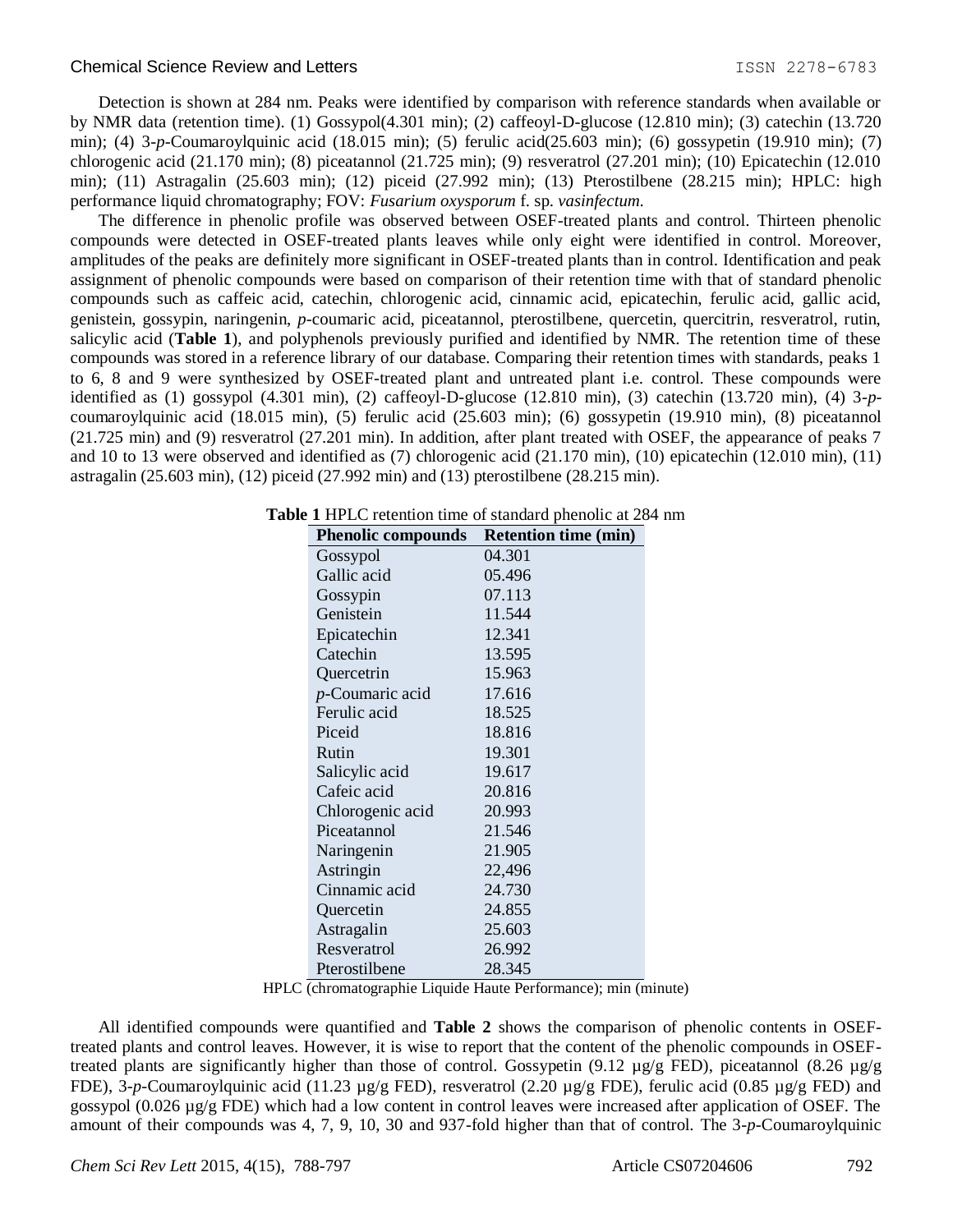acid (99.84 µg/g FDE) followed gossypetin (89.60 µg/g FDE) and piceatannol (56.70 µg/g FDE) are the major compounds. Similarly, considering phenolic group, we notified that stilbenes (148.02  $\mu$ g/g FDE) followed flavonoids (133.09 µg/g FDE) and chlorogenic acids (118.24 µg/g FDE) are majority. In addition, all of these phenolic compounds are substances which possess biological such as antifungal and antimicrobial activities [15, 26–28]. It was reported that these compounds were derived of phenylpropanoid pathway [25, 29–30]. Many phenolic compounds produced through this pathway can be induced by elicitors such as oligosaccharides [8, 31]. In this study, the relation between quality and the quantity of phenolic compounds and OSEF treatment was established. The OSEF stimulated the biosynthesis of *novo* phenolic compounds.

| r usarıum oxysporum 1. sp. vasinjectum |                             |                                             |                               |                               |                                |
|----------------------------------------|-----------------------------|---------------------------------------------|-------------------------------|-------------------------------|--------------------------------|
| <b>Phenolic group</b>                  | <b>Polyphenol compounds</b> | Polyphenol content in cotton leave (µg/FDE) |                               |                               |                                |
|                                        |                             | <b>Control</b>                              | total content                 | <b>Treated plants</b>         | total content                  |
| Chlorogenic                            | Chlorogenic acid            | nd                                          | $11.23 \pm 0.06^a$            | $18.40 \pm 0.30^1$            | $118.24 \pm 0.80^{\circ}$      |
| acids                                  | $3-p$ -CQA                  | $11.23 \pm 0.06^c$                          |                               | $99.84 \pm 1.50^a$            |                                |
| Hydroxycinnamic                        | Ferulic acid                | $0.85 \pm 0.02^d$                           | $05.45 \pm 1.50$ <sup>f</sup> | $25.60 \pm 0.33^b$            | $33.18 \pm 0.50$ <sup>d</sup>  |
| acids                                  | Caffeyol-D-glucose          | $04.60 \pm 0.05^{\rm b}$                    |                               | $07.58 \pm 0.07$ <sup>g</sup> |                                |
| <b>Flavonoids</b>                      | Catechin                    | $05.15 \pm 0.04^b$                          | $14.27 \pm 1.50^{\circ}$      | $20.32 \pm 0.10^{j}$          | $133.09 \pm 1.10^k$            |
|                                        | Gossypetin                  | $09.12 \pm 0.03$ <sup>d</sup>               |                               | $89.60 \pm 0.95^{\mathrm{i}}$ |                                |
|                                        | Epicatechin                 | nd                                          |                               | $08.25 \pm 0.04$ <sup>d</sup> |                                |
|                                        | Astragalin                  | nd                                          |                               | $14.92 \pm 0.05^{\circ}$      |                                |
|                                        | Pterostilbene               | nd                                          | $10.46 \pm 1.50^a$            | $40.03 \pm 0.30$ <sup>n</sup> | $148.02 \pm 0.90^{\mathrm{m}}$ |
| <b>Stilbenes</b>                       | Resveratrol                 | $02.20 \pm 0.01^e$                          |                               | $15.89 \pm 0.05^{\rm h}$      |                                |
|                                        | Piceatannol                 | $08.26 \pm 0.05$ <sup>d</sup>               |                               | $56.70 \pm 0.70^{\rm m}$      |                                |
|                                        | Piceid                      | nd                                          |                               | $35.40 \pm 0.20^p$            |                                |
| <b>Terpenes</b>                        | Gossypol                    | $0.026 \pm 0.001^{\text{a}}$                | $0.026 \pm 0.001^p$           | $24.37 \pm 0.25$ <sup>f</sup> | $24.37 \pm 0.15^{\circ}$       |

| Table 2 Phenolic composition of cotton leaves treated with oligosaccharide extract of |                                              |  |  |
|---------------------------------------------------------------------------------------|----------------------------------------------|--|--|
|                                                                                       | <i>Fusarium oxysporum f. sp. vasinfectum</i> |  |  |

FDE: freeze-dried extract; nd: not detected; data are expressed as mean of three replicates; ±SD: standard deviation; within row means, numbers followed by a different letter are significantly different according to Duncan's multiple range test at  $P = 0.05$ level; OSEF: oligosaccharide extract of FOV; FOV: *Fusarium oxysporum* f. sp. *vasinfectum*; 3-p-CQA: 3-*p*-coumaroylquinic acid.

For example, height phenolic compounds (3-*p*-coumaroylquinic acid, ferulic acid, caffeyol-D-glucose, catechin, gossypetin, resveratrol, piceatannol and gossypol) were common to OSEF-treated and control plants. This result suggests that these compounds have no direct relation with OSEF application. However, the content of these compounds which were exponentially increased in OSEF-treated plants indicates the presence of an intense biosynthetic activity after applying OSEF. Certainly it is the high amount of these compounds which would have a fungitoxic effect.

Oligosaccharide seems to play an important role in the accumulation of the phenolic compound in cotton. Moreover, similar results were obtained by Konan *et al.* [19] after application of methyl jasmonate on cotton leaves. They also reported the existence of a close relationship between quantity and antifungal activity of phenolic compounds. Moreover, other authors revealed the bioactive property of these phenolic compounds [3, 32]. As far as caffeyol-D-glucose, catechin, ferulic acid and resveratrol, the content was increased slightly after application of OSEF. However, some studies showed the contribution of these phenolic compounds in plant preformed defense more than plant induced defense [27–33]. In our case the stimulation of defense is induced. Regarding gossypol, their content has dramatically increased from 0.026  $\mu$ g/g FDE in control to 24.37  $\mu$ g/g FDE in OSEF-treated plant, i.e. an increase of 937 times ( $0.026 \mu g/g$  FDE). This result showed the effect of OSEF on accumulation of gossypol with the cotton. In fact the gossypol is a sesquiterpene which was considered as phytoalexin able to induce plant resistance against pathogens [34]. Although this rate is high, the amount produced is still low compared to other phenolic groups. However, Tao *et al.* [35] reported that a slight quantity of gossypol is efficient against pathogens. Thus the quantities of gossypol induced by application of OSEF were sufficient to defend cotton against *Fusarium oxysporum*  f. sp. *vasinfectum* (FOV). So everything seems to happen as OSEF was only on the phenolic content. However, HPLC analysis revealed the biosynthesis of new phenolic compounds in cotton leaves after treatment with OSEF. These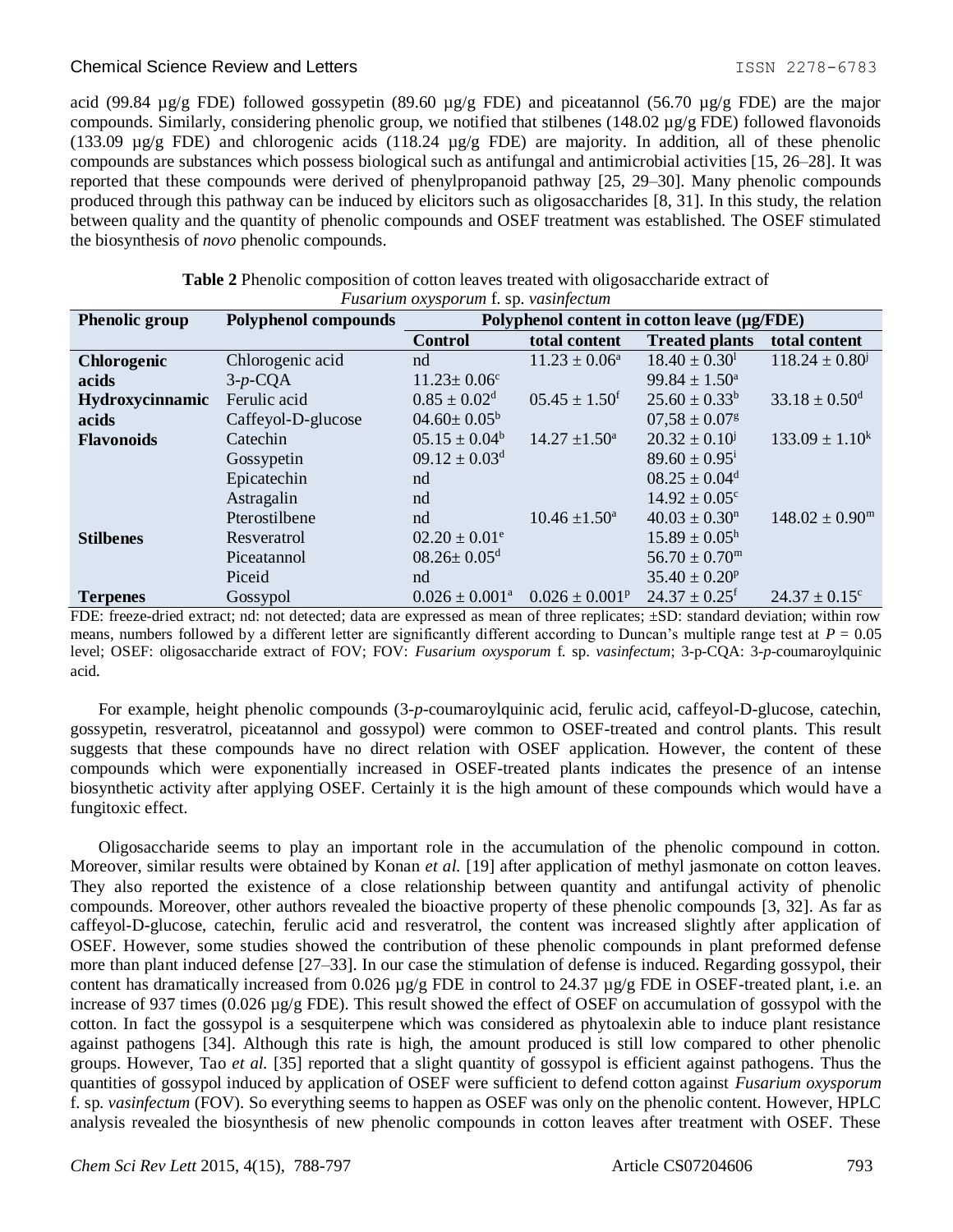compounds such as chlorogenic acid, epicatechin and astragalin (flavonoids), pterostilbene and piceid (stilbene) have a close link with natural defense stimulation in cotton. Indeed, chlorogenic acid is an antifungal activity and according some authors it implicated in plants defense [36–37]. As to pterostilbene, it is a very active biological compound and present in slight quantities in plants [38]. Its beneficial effect in plants protection against the mildiou, *Botrytis* and others pathogens was demonstrated [15, 39–40]. The functions of flavonoids in plants range from physiological development to obviously plant responses to abiotic and biotic (pathogen infection) stresses [40-17-3]. Flavonoid such as kaempferol and its glycosylated form astragalin are reported to enhance growth inhibition of *Spodoptera lituracaterpillars* on groundnut [41–42]. These studies indicate that flavonoids also contribute to plant defense against diseases. Moreover, little is known about the defense-related function of flavonoids against fusarium wilt. However, [43] reported bioactive action of epicatechin and their role in plants defense. In addition some authors reported the presence of pterostilbene and chlorogenic acid in plants under methyl jasmonate treatment [16–19, 40]. Piceid is one of major resveratrol derivates in plants [44–45]. Resveratrol might induce the piceid by glycosylation, the pterostilbene by methylation or the piceatannol by oxidation presumably under the action of peroxidases [46–47].

In our study, resveratrol content was slightly increased more than 72%. The content which was 2.20 µg/g FDE in control increased to 15.89 µg/g FDE in OSEF-treated plants. Pterostilbene and piceid are missed in control, so it is plausible that the increase rate of resveratrol in OSEF-treated plant is due to the biotransformation of piceatannol. Nevertheless, other biosynthesis pathways should not be excluded. Several studies have reported that resveratrol and its derivatives are involved in plant resistance to various pathogens [48–49]. They also significantly inhibit conidial germination and mycelial growth of several fungi [38–3]. The ability of oligosaccharides to induce stilbenes could therefore give him role of biotic elicitor of natural defense in cotton like other plants in which their application induces the production of stilbene against pathogens [16, 40].

All phenolic compounds identified in this study can be classified into five groups which are the phenolic stilbenes (piceatannol, piceid, pterostilbene, and resveratrol), hydroxycinnamic acids (caffeyol-D-glucose, ferulic acid), chlorogenic acid (acid 3p-coumaroylquinic, chlorogenic acid), flavonoids (astragalin, catechin, epicatechin, gossypetin) and terpene (gossypol) (**Figure 2**). These phenolic groups have beneficial action on plant protection against pathogens [15, 26]. These results led us to the hypothesis that, in plants such as cotton, oligosaccharides from fungal origin would regulate the gene expression known to be inducible elicitors, and this could activate the biosynthesis of defensive compounds such as stilbenes, phenolic acids (chlorogenic and hydroxycinnamic acids), flavonoids and terpene which are regulated by pathogen attack. These compounds accumulated in OSEF-treated plants behave as antibodies that will protect the plants against potential pests. Thus, cotton seems to be equipped with compounds (phytoanticipins) able to act against any pathogen attacks. These phytoanticipins would act as a chemical barrier against a wide range of bioaggressors and would be appropriate in resistance of cotton to fungal diseases [50– 51].Oligosaccharides represent true essential auxiliary to the proper functioning of plants. The interest on their application is growing because they are considered as biological activators. Oligosaccharides are biological modulators involved in many signaling events. Thus, oligosaccharides from degradation of plant polysaccharides (xyloglucan and pectin), or fungi (β-glucan and chitin) are broadly described as biological regulators active on plant defense reactions [52]. During the assault of a plant by pathogen, different elicitors' signals are output. In the early stages, oligogalacturonates from degradation pectocellulose wall will trigger a systemic acquired plant resistance [53]. In relation to elicitation activities of plant defense responses *via* oligosaccharides, their uses as biopesticides and plant protection agents have been considered in agribusiness. Thus, the production of penicillin from filamentous fungi as *Penicillium chrysogenum* is largely powered by oligomannan trace and oligoalginates from *Laminaria hyperborean*  [54].

#### **Conclusion**

Commonly tested chemical elicitors are salicylic acid, methyl jasmonate, ethylene and so forth which affect production of phenolic compounds in plants. In this study, oligosaccharides from fungal polysaccharides (*Fusarium oxysporum* f. sp. *vasinfectum* or FOV) degradation were used as elicitors. The exogenous application of the oligosaccharides extract from FOV (OSEF) allowed the synthesis of thirteen phenolic compounds while in control plants only eight compounds were synthesized. Eight compounds were common to treated plants and non-treated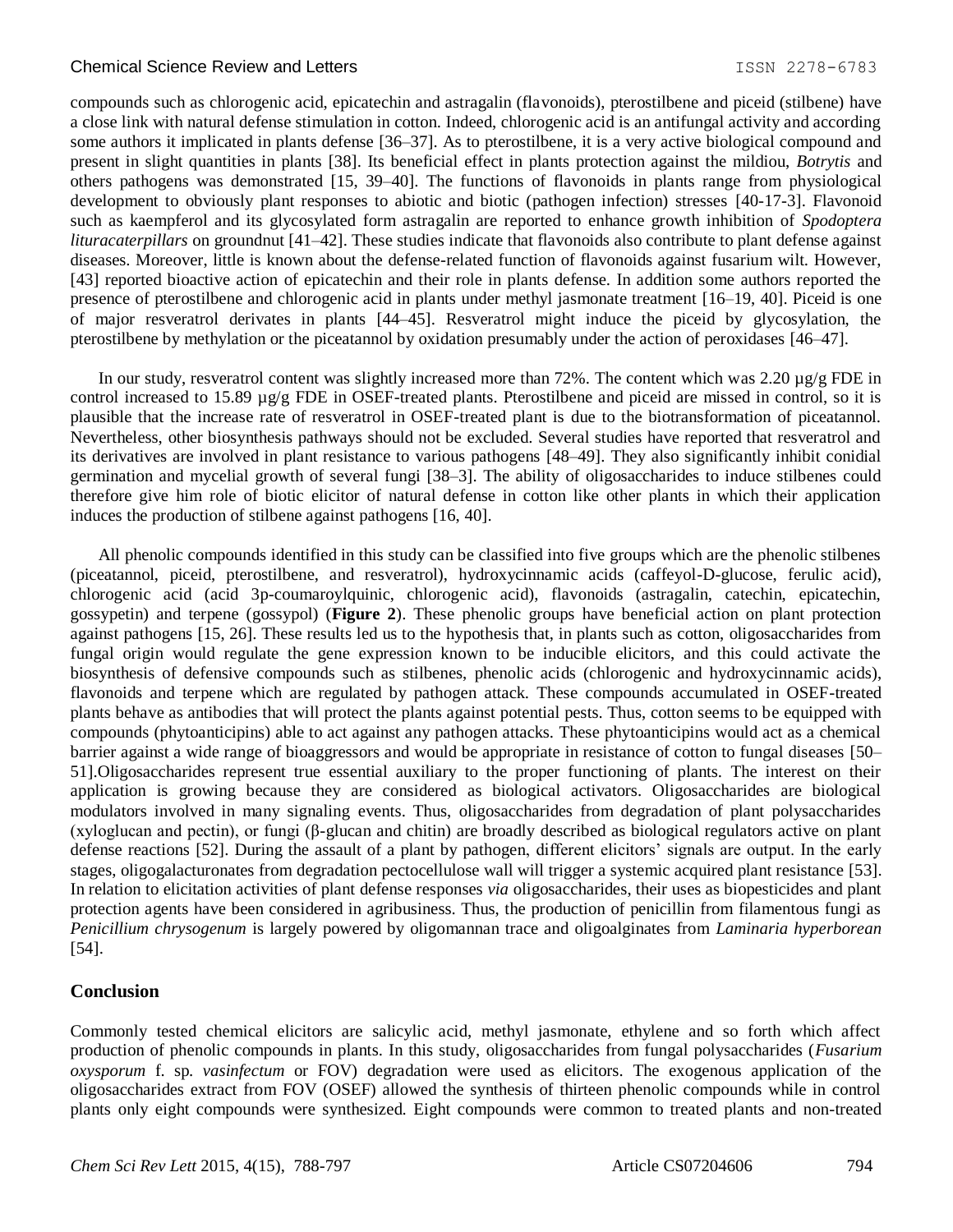#### Chemical Science Review and Letters **ISSN 2278-6783** 1SSN 2278-6783

plants with the OSEF. The difference between both types of plant was *de novo* synthesis of astragalin, chlorogenic acid, epicatechin, piceid and pterostilbene. Besides, content of phenolic compounds identified was amplified after OSEF application on plants. OSEF allowed the stimulation of natural mechanism defense through the synthesis of phenolic compound as phytoalexins with cotton. OSEF was also able to accumulate the phytoalexins with cotton. Their use in agricultural practice could reduce the scope of chemical control, thus contributing to the development of sustainable agriculture. This approach could represent a valuable strategy to protect cotton against FOV, causal agent of Fusarium wilt.



#### **Figure 2** Chemical structure of phenolic compounds isolated from leaves of cotton plants treated with oligosaccharide extract of FOV

Phenolic compounds can be classified into five phenolic groups as follows: (1) stilbenes: piceatannol, piceid, pterostilbene and resveratrol; (2) hydroxycinnamic acids: caffeoyl-D-glucose and ferulic acid; (3) chlorogenic acids: 3-*p*-coumaroylquinic acid and chlorogenic acid; (4) flavonoids: astragalin, catechin, epicatechin, and gossypetin; (5) terpene aldehyde: gossypol; FOV: *Fusarium oxysporum* f. sp. *vasinfectum*.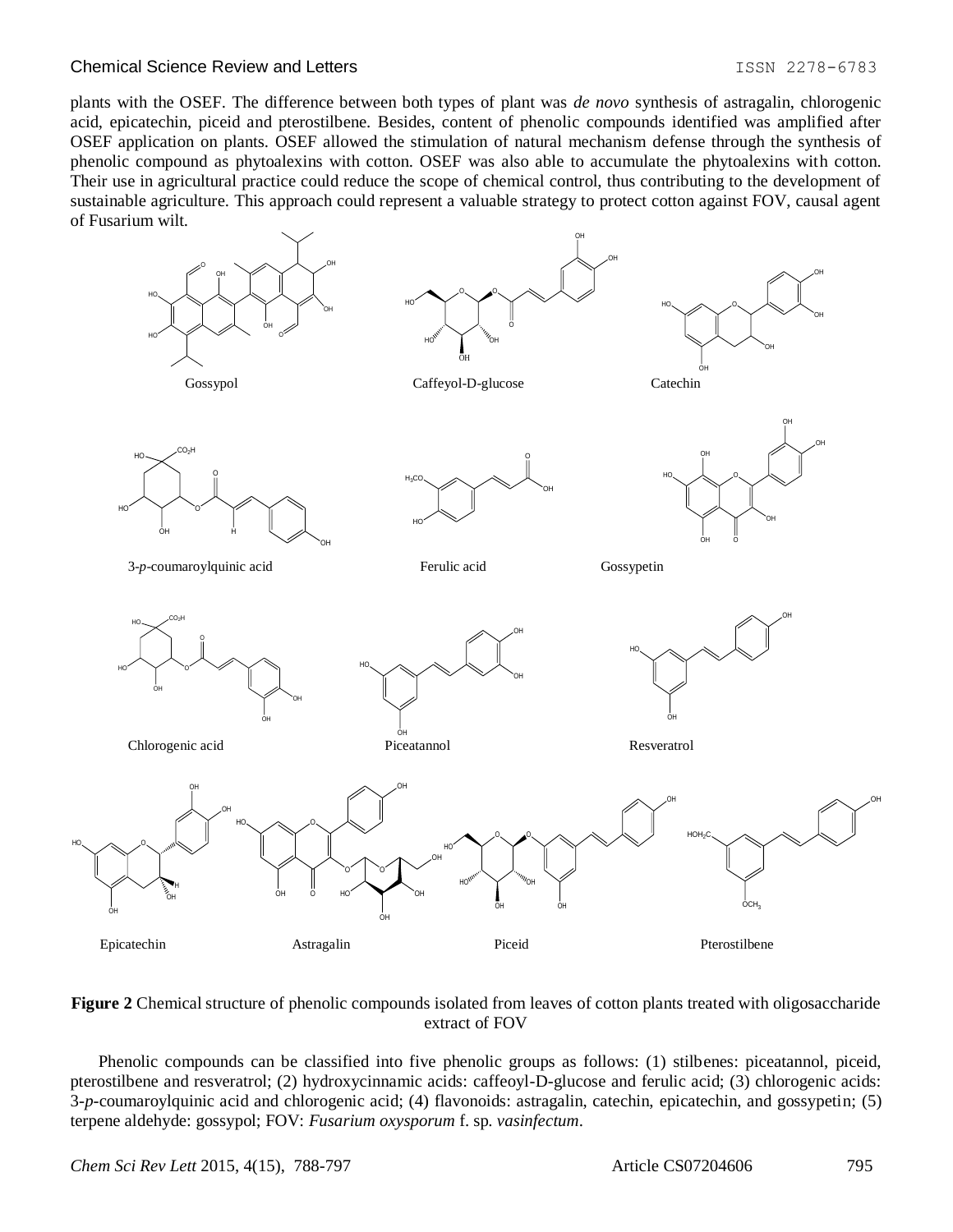# **References**

- [1] Berti F, Hofs JL, Zagbaï HS, Lebailly P, Biotechnol. agron. soc. environ., 2006, 10, 271–280.
- [2] Sayegh M, Thèse de doctorat, Institut National Polytechnique de Lorraine-nancy, France, 2009, p155.
- [3] Faurie B, Cluzet S, Mérillon JM, J. Plant Physiol., 2009, 166, 1863–1877.
- [4] El-Gamal, Nadia G, Abd-El-Kareem F, Fotouh Y O, El-Mougy, Nehal S, Res. J. Agric. & Biol. Sci., 2007, 3, 73–81.
- [5] Garcia-Brugger A, Lamotte O, Vandelle E, Mol. Plant-Microbe Interact., 2006, 19, 711-724.
- [6] Heil M, Bostock RM, Ann. Bot., 2002, 89, 03-12.
- [7] Gomez-Vasquez R, Day R, Buschmann H, Randles S, Beeching JR, Cooper RM, Ann. Bot., 2004, 94, 87–97.
- [8] Shibuya N, Minami E, Physiol. Mol. Plant Pathol., 2001, 9, 223–233.
- [9] Li MY, Lan WZ, Chen C, Yu LJ, J. Phytopathol., 2003, 11, 40–4.
- [10] Vasconsuelo A, Boland R, Plant Sci., 2007, 172, 861–87.
- [11] Fanizza G, Bissignano V, Pollastro S, Miazzi M, Faretra F, Vitis, 199, 34, 41–44.
- [12] Klarzinsky O, Plesse B, Joubert JM, Yvin JC, Kopp M, Kloareg B, Fritig B, Plant Physiol., 2000, 124, 1027– 1038.
- [13] Zhao J, Davis LC, Verpoorte R, Biotechnol. Adv., 200, 23, 283–333.
- [14] Korsangruang S, Soonthornchareonnon N, Chintapakorn Y, Saralamp P, Prathanturarug S, Plant Cell Tiss. Org., 2010, 3, 333–342.
- [15] Ahuja I, Kissen R, Bones AM, Trends Plant Sci., 2012, 17, 73–90.
- [16] Lambert C, Thèse de doctorat de l'Université de Bordeaux 2, France, 2011, p179.
- [17] Belhadj A,Thèse de doctorat, Université Bordeaux 2, Bordeaux, France, 200, p188.
- [18] Yin Z, Sadok A, Sailem H, McCarthy A, Xia X, Li F, Garcia MA, Evans L, Barr AR, Perrimon N, Marshall CJ, Wong ST, Bakal C, Nat. Cell Biol., 2013, 1, 860–871.
- [19] Konan YKF, Kouassi KM, Kouakou KL, Koffi E, Kouassi KN, Sékou D, Koné M, Kouakou TH, Int. J. Agron., 2014, 1–11.
- [20] Heil M, Bostock RM, Ann. Bot., 2002, 89, 03–12.
- [21] Zhu L, Tu L, Liu L, Yuan D, Jin L, Long L, Zhang X, J. Exp. Bot., 2011, 62, 607–621.
- [22] Amari EGDL, Thèse de doctorat, Université Félix Houphouët Boigny, Abidjan-Côte d'Ivoire, 2012, p237.
- [23] Ngoran ARB, Yapo SE, Kouassi KM, Koffi E, Kouassi KN, Sekou D, Kone D, Kouakou TH, Int. J. Agric. Crop Sci., 2014, 7, 170–176.
- [24] Kouakou TH, Kone M, Kone D, Kouadio YJ, Amani NG, Teguo WP, Decendit A, Merillon JM, Afr. J. Biochem. Res., 2008, 2, 01–023.
- [25] Kouakou TH, Due EA, Kouadio NEJP, Niamke S, Kouadio YJ, Waffo TP, Decendit A, Merillon JM, Appl. Biochem. Biotechnol., 2009, 17, 7–92.
- [26] Pedras MSC, Adio AM, Phytochemistry, 2008, 69, 889–893.
- [27] Yamaji K, Ichihara Y, Forest. Pathol., 2012, 42, 1–7.
- [28] Gindro K, Alonso-Villaverde V, Voinesco F, Spring JL, Viret O, Vitic. Arboric. Hortic., 2010, 42, 32–37.
- [29] Bruneton J, Lavoisier, Paris, France, 1999, p1120.
- [30] Hoffmann L, Thèse de doctorat, université louis pasteur, France, 2003, p166.
- [31] Mandal SM, Chakraborty D, Dey S, Plant Signal. Behav., 2010, , 39–368.
- [32] Gopinath R, Prakash M, Int. J. Curr. Microbiol. Appl. Sci, 2013, 2, 6–14.
- [33] Sarni-Machado P, Chenier V, Lavoisier édition Technique et Document, 2006, p398.
- [34] Fontana A, Held M, Fantaye C, Turlings T, Degenhardt J, Gershenzon J,J. Chem. Ecol., 2011, 37, 82–91.
- [35] Tao XY, Xue XY, Huang YP, Chen XY, Mao YB, Mol. Ecol., 2012, 21, 4371–438.
- [36] Petkovsek M, Schovánková J, Opatová H, J. Hortic. Sci., 2003, 38, 1–10.
- [37] Leiss KA, Maltese F, Choi YH, Verpoorte R, Klinkhamer PGL, Plant Physiol., 2009, 10, 167–17.
- [38] Belhadj A, Saigne C, Telef N, Cluzet S, Bouscaut J, Corio-Costet MF, Mérillon JM, J. Agric. Food Chem., 2006, 4, 9119–912.
- [39] Thomma BPHJ, Eggermont K, Broekaert WF, Cammue BPA, Plant Physiol. Biochem., 2000, 38, 421–427.
- [40] Larronde F, Gaudillière J, Krisa S, Decendit A, Deffieux G, Mérillon JM, Am. J. Enol. Vitic., 2003, 4, 60–63.
- [41] Mallikarjuna N, Kranthi KR, Jadhay DR, Chandra S, J. Appl. Entomol., 2004, 128, 321–328.
- [42] Likic S, Sola I, Ludwig-Müller J, Rusak G, Eur. J. Plant Pathol., 2013,138, 27–271.